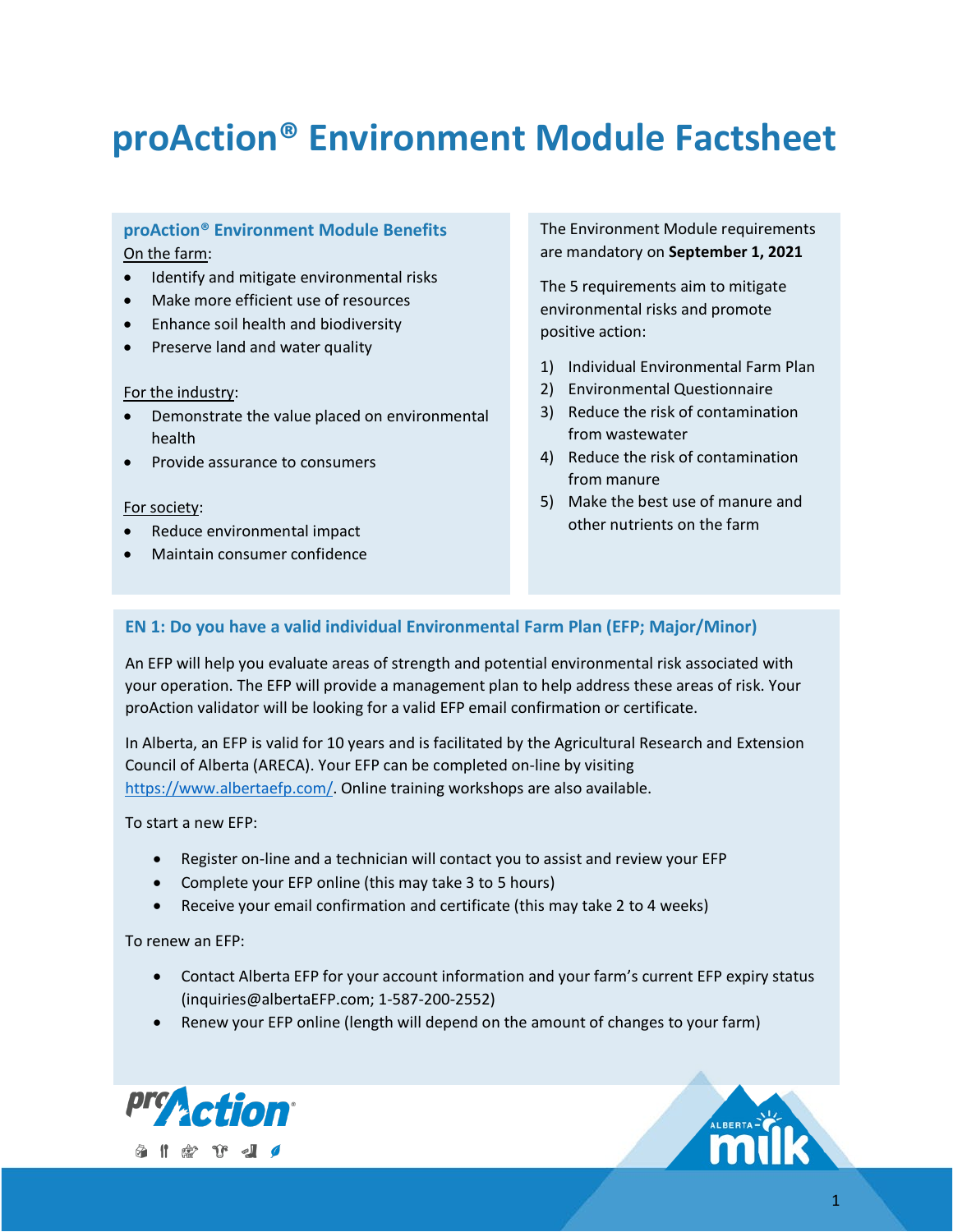# **proAction® Environment Module Factsheet**

#### **EN 2: Have you completed the Environmental Questionnaire (Major/Minor)?**

The questionnaire lists voluntary actions that may or may not be undertaken and is intended to help farms identify where they are and where potential adjustments could be made.

Farmers must complete the questionnaire **every 2 years** and have confirmation of completion available for validators.

The questionnaire can be completed on the National Electronic Administrative System (NEAS). Contact [proaction@albertamilk.com](mailto:proaction@albertamilk.com) for account information and setup.

**EN 3: Is your milking centre wastewater managed with proper storage or a regulatory approved treatment system (Demerits)?**

Farmers must dispose of milking centre wastewater in a manner that does not contaminate soil, ground or surface water. It should not go into a ditch or stream.

Provincial regulations anticipate 30L of wash water per cow in liquid manure systems.

For information on storage and treatment options visit: <https://open.alberta.ca/publications/4851540>

(download pdf and go to page 25).

**EN 4: Is your manure storage adequate to avoid contamination of surface and ground water and to avoid spreading manure on frozen, snow-covered or saturated ground (Demerits)?**

Provincial regulations:

- at least 9 months of manure storage capacity is required.
- If more than 500 tonnes of manure is stored for more than 7 months over a 3 year period, a NRCB permit is required for a manure storage facility.

For more information on manure storage, visit: <https://open.alberta.ca/publications/4851540> (download pdf, Chapter 3, page 19-28).

**EN 5: Do you manage nutrients on your farm to make optimal use of manure and/or fertilizer on land (Demerits)?**

Farmers who produce greater than 500 tonnes of manure annually, must have either a valid provincially approved nutrient management plan **OR** meet soil electrical conductivity and nitrate-nitrogen limits and test soil at least every 3 years for all lands receiving manure and use the results to make optimal use of manure or fertilizer applied on that land.

For more information on Nutrient Management Plannings in Alberta, visit:

<https://open.alberta.ca/publications/7086752> (download pdf guide for provincial regulations see Chapter 4.4 Manure Application, page 169- 175).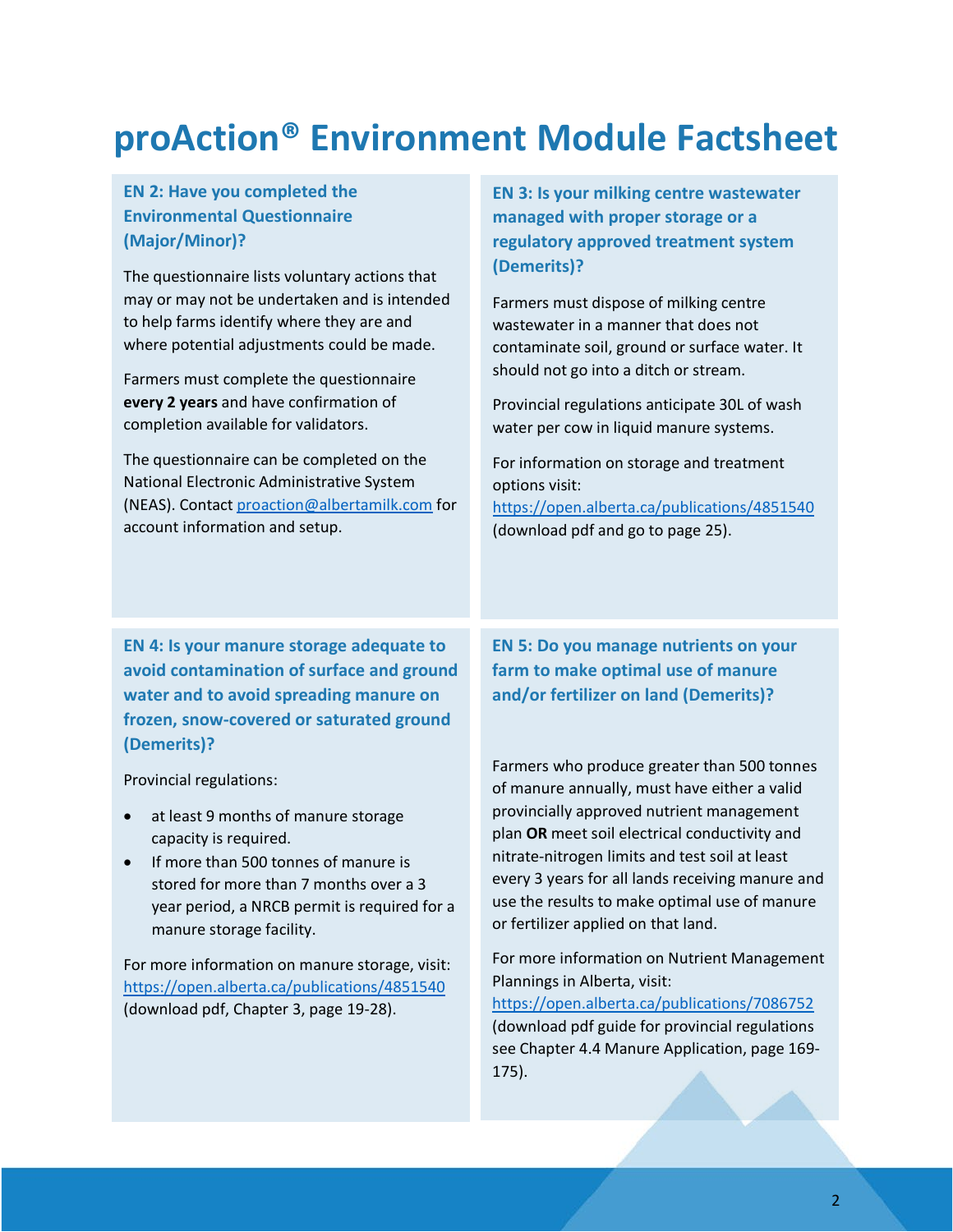# **proAction® Environment Module Frequently Asked Questions (FAQ's)**

**EN 1: Do you have a valid provincial (individual) Environmental Farm Plan (EFP) to identify and address environmental risks on your farm?**

#### **1. How do I complete an EFP?**

- a) Contact AlbertaEFP at 1-587-200-2552 or visi[t www.albertaefp.com.](http://www.albertaefp.com/)
- **2. How do I provide proof to the validator that my EFP is completed and valid?**
	- a) Upon completion/renewal of your EFP, you will receive a certificate of completion from Alberta EFP, likely via email.

#### **3. How long is my EFP valid for?**

a) Your EFP is valid for 10 years.

## **EN 2: Have you completed the questionnaire on soil health, greenhouse gases, biodiversity, silage seepage and plastic waste?**

#### **1. How do I complete the questionnaire?**

- a) The questionnaire must be completed through the National Electronic Administrative System (NEAS). For account access, contact [proaction@albertamilk.com.](mailto:proaction@albertamilk.com)
- b) If you do not have access to NEAS, you will need to complete the questionnaire on paper and send it to [proaction@albertamilk.com.](mailto:proaction@albertamilk.com) There may be a fee.
- **2. How do I provide proof to the validator that my questionnaire is completed?**
	- a) Once the questionnaire is submitted in NEAS, a record of completion will be generated.
		- i. It can be printed or saved on your computer.
		- ii. You can also show the validator your NEAS account which will indicate the questionnaire has been completed.
	- b) If you submitted a paper copy to Alberta Milk to enter on your behalf, Alberta Milk will provide you with the record of completion.

#### **3. Why does the questionnaire need to be completed on NEAS?**

a) Dairy Farmers of Canada will be using the anonymous national aggregate data to help describe on-farm practices undertaken across Canada to advance environmental stewardship.

#### **4. How often do I need to complete the questionnaire?**

a) The questionnaire needs to be completed in conjunction with your regularly scheduled full proAction validation, every 2 years.

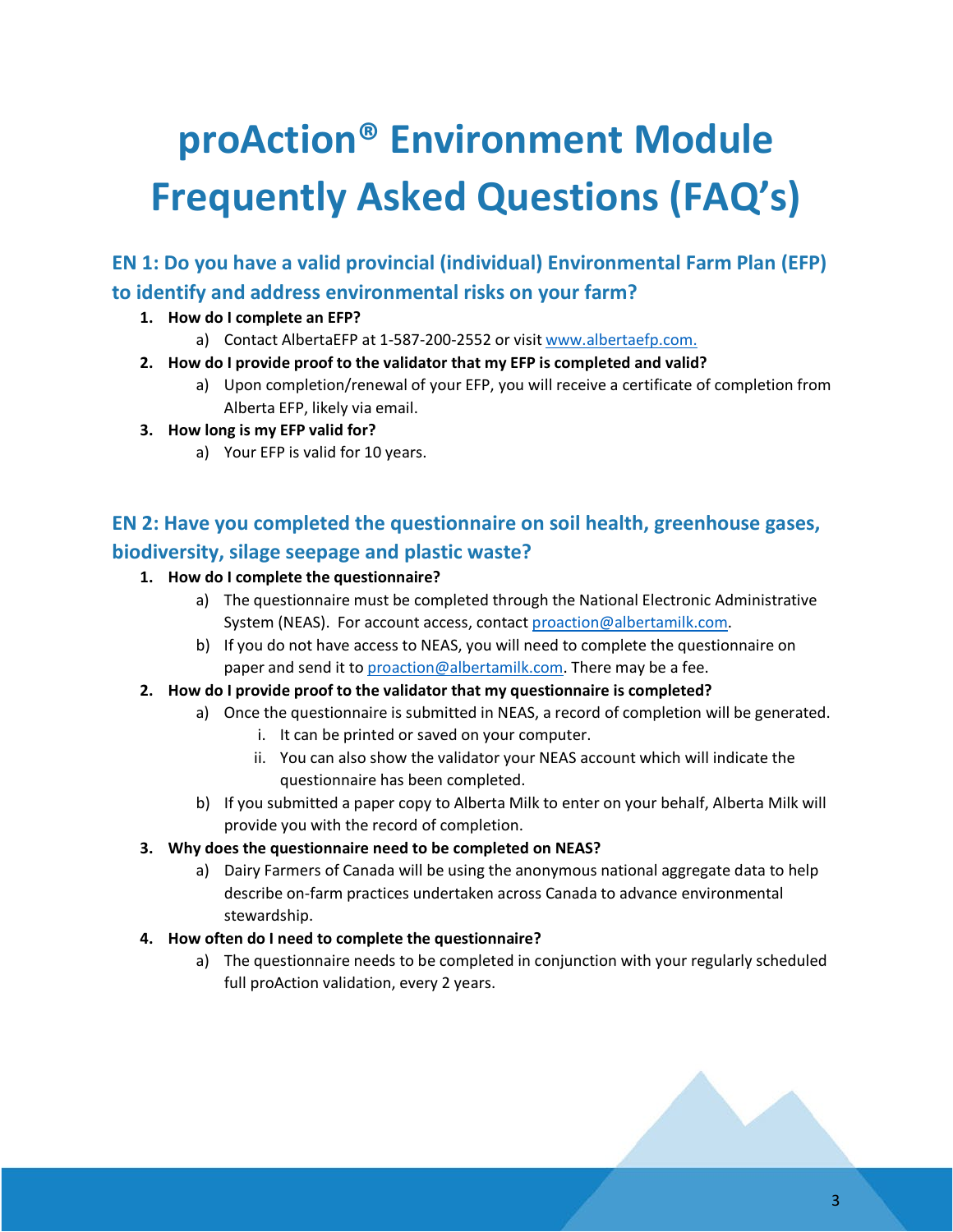## **EN 3: Is your milking centre wastewater managed with proper storage or a regulatory approved treatment system?**

#### **1. What is an acceptable treatment system in Alberta?**

a. Most dairy operations in Alberta are releasing milking centre wastewater into manure storage or into a properly constructed septic system – these are both acceptable.

#### **2. What is an unacceptable treatment system in Alberta?**

a. Any system that directs discharge of milking centre wastewater off property into a water body or county ditch.

# **EN 4: Is your manure storage adequate to avoid contamination of surface and ground water and to avoid spreading manure on frozen, snow-covered or saturated ground?**

#### **1. In Alberta, what is adequate manure storage to protect surface and ground water?**

- a) Surface water must be diverted around a manure storage.
- b) A manure storage must have either a naturally-occurring protective layer or a constructed liner that satisfies the hydraulic conductivity and thickness requirements to protect ground water.
	- i. These requirements are found in the Standards and Administration Regulation under the *Agricultural Operation Practices Act (AOPA)*.
- c) An operation that has a permit issued by the Natural Resources Conservation Board (NRCB) for the facilities and animal numbers at the operation will have been found to have an adequate manure storage to protect surface and ground water.
- **2. What is the minimum manure storage capacity to avoid spreading manure on frozen, snowcovered or saturated ground?**
	- a) In Alberta, the minimum storage capacity for new or expanding manure storages is 9 months.
		- i. A producer can apply to the NRCB for an exemption to this requirement (i.e., Manure Handling Plan) if they can demonstrate that manure will not create a risk to surface and ground water or require spreading on frozen, snow-covered ground.
		- ii. An operation that has a permit issued by NRCB for the facilities and animal numbers at the operation will have been found to have adequate manure storage to avoid spreading on frozen or snow-covered land or have an approved Manure Handling Plan.

#### **3. What is considered frozen, snow-covered ground?**

a) In Alberta land is considered frozen if more than one third of the top 15 cm contains frozen water and land is considered snow-covered if more than 50% of the field is covered by an average snow depth of more than 5 cm. Technical Guideline "Definitions for Frozen and Snow-covered Land" can be found at [https://open.alberta.ca/dataset/096-70.](https://open.alberta.ca/dataset/096-70)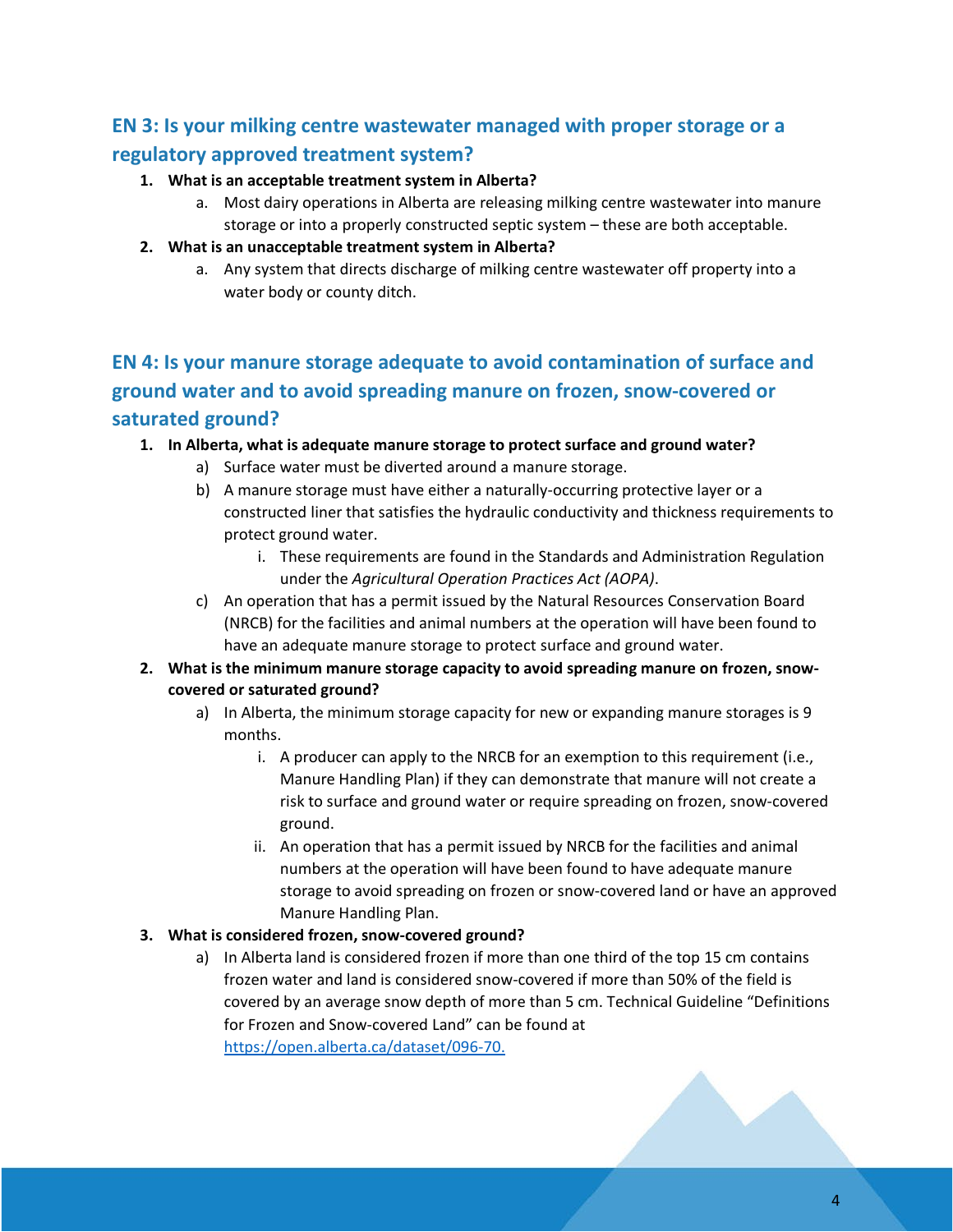#### **4. If I need to spread liquid manure on snow-covered, frozen ground, what do I need to do?**

- a) A "Grandfathered" operation that does not have a minimum 9 months of storage may spread on frozen, snow-covered ground without permission from the NRCB if this practice was used on the operation prior to 2002 and **does not contaminate ground or surface water.**
- b) All other operations (one that has 9 months of storage or more) must contact their local NRCB field office to request written permission.
	- i. Field Office Service Areas can be found at [https://www.nrcb.ca/about/field](https://www.nrcb.ca/about/field-office-service-areas)[office-service-areas.](https://www.nrcb.ca/about/field-office-service-areas)
	- ii. Retain the written permission form for proAction validation purposes.

#### **5. What does it mean for a farm to be "Grandfathered"?**

- a) If your dairy operation existed prior to 2002 and you have not made any modifications (including increased herd size and/or manure storage) to your operation since 2002, your operation is considered to be "Grandfathered".
- **6. How do I provide proof to the validator that my farm is "Grandfathered"?**
	- a) If you believe that you are a "Grandfathered" operation, you will need to contact the NRCB to request a stand-alone determination decision.
		- i. This request should be sent to Kevin Seward at [Kevin.Seward@nrcb.ca.](mailto:Kevin.Seward@nrcb.ca)
	- b) The validator will request to see the decision letter from NRCB that indicates your farm's grandfathered status. This letter will specify: farm footprint, number of head, type of animals and a list of facilities.
- **7. How long does it take to get NRCB grandfathering documentation?**
	- a) It may take up to 3-4 months for NRCB to provide you with the requested documentation.
- **8. What if I have increased my herd size and/or manure storage since 2002 and have not notified the NRCB?**
	- a. Any expansion or manure storage modification could require a permit from the NRCB. You will need to contact the NRCB [\(https://www.nrcb.ca/about/field-office-service](https://www.nrcb.ca/about/field-office-service-areas)[areas\)](https://www.nrcb.ca/about/field-office-service-areas) to see if a permit is required.

## **EN 5: Do you manage nutrients on your farm to make optimal use of manure and/or fertilizer on land?**

#### **1. What is optimal use of manure and fertilizer on land?**

- a) This is the deliberate management of manure and fertilizer resources to ensure that the applied nutrients are being used as efficiently as possible.
	- i. Nutrient losses during and after manure application are minimized.
	- ii. Nutrients are applied at rates that do not result in their accumulation in the soil.
	- iii. Nutrients are applied in such a manner that minimizes their risk of loss and ensures they are available for crop use.